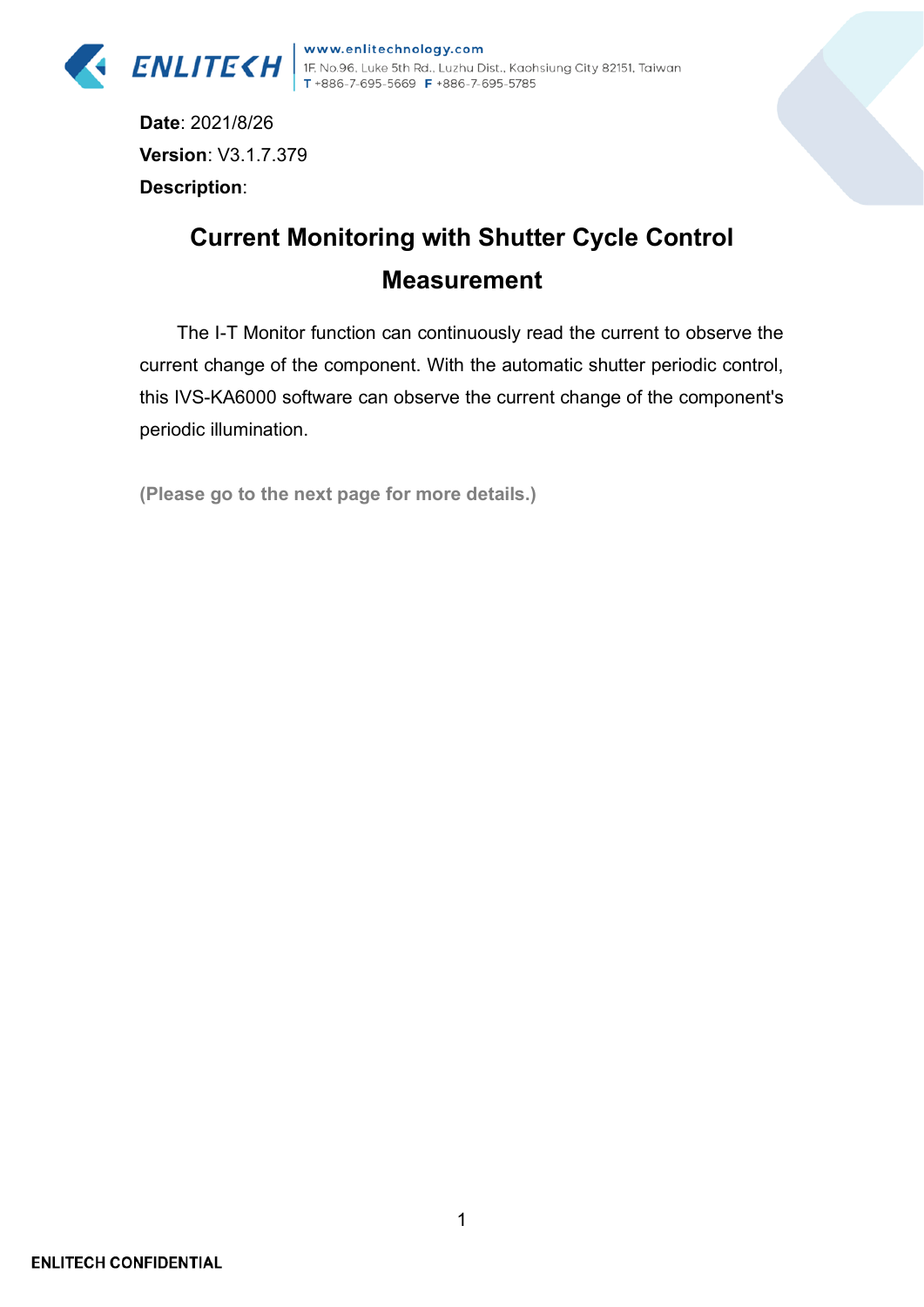

## www.enlitechnology.com

1F, No.96, Luke 5th Rd., Luzhu Dist., Kaohsiung City 82151, Taiwan  $T + 886 - 7 - 695 - 5669$   $F + 886 - 7 - 695 - 5785$ 



I-T Monitor Main Setting

| <b>Time Setting</b>                               |                                                            |  |
|---------------------------------------------------|------------------------------------------------------------|--|
| Delta t (s)                                       | Please enter the interval time for current recording.      |  |
| <b>Measure Time</b>                               | Please enter the total length of the measurement time.     |  |
|                                                   | The 3 fields are [ hour : minute : second ].               |  |
| <b>Measurement Parameter Setting</b>              |                                                            |  |
| <b>Source Mode</b>                                | The output can be set to voltage mode or current mode      |  |
| <b>Output Value(V)</b><br><b>Output Curr. (A)</b> | Set the output value. When set to voltage mode, it will    |  |
|                                                   | output voltage during measurement; when set to current     |  |
|                                                   | mode, it will output current during measurement.           |  |
| <b>Compliance (A)</b>                             | Current limit or pressure limit value. When set to voltage |  |
|                                                   | mode, it is current limit; when set to current mode, it is |  |
| Compliance (V)                                    | voltage limit.                                             |  |
| <b>Polarity</b>                                   | Polarity setting. When the component to be tested is       |  |
|                                                   | reverse, please set it to Reverse                          |  |
| <b>Data Capture Status</b>                        |                                                            |  |
| <b>Reading Time</b>                               | The time it takes for each data during measurement.        |  |
| <b>Reading Value</b>                              | The signal value measured currently.                       |  |